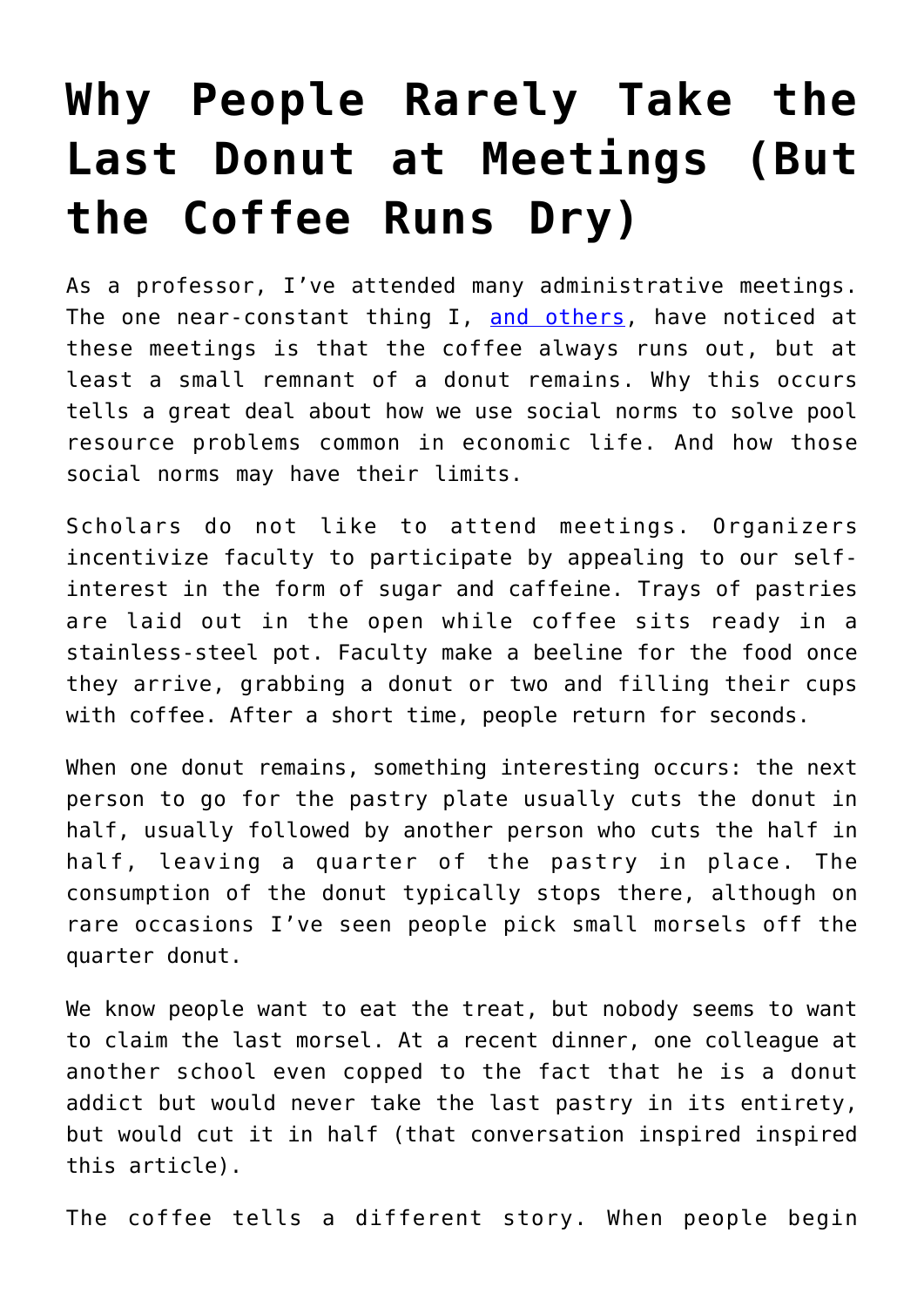returning for their third cup, the pot is empty. Perhaps this happens because faculty drink more coffee than they eat donuts, or maybe the meeting planners consistently underestimate the demand for caffeine. However, there is actually an economic and cultural process going on here; it tells us about the management of resources that are more important than coffee and donuts (if such resources exist, that is).

## **The Tragedy of the Commons and the Coffee**

Coffee and donuts laid out at a meeting represent common pool resources (CPR). A CPR is defined as a resource that is nonexcludable, yet rivaled. Non-excludability implies anybody in the room has open access to the resource; nobody, in essence, owns the resource and anybody can consume it. Rivaledness means that the resource is scarce and the more one person consumes, the less other people can enjoy. For every cup of coffee I drink, there is less for someone else.

The combination of non-excludable yet rivaled leads to a "tragedy of the commons," wherein everybody rushes to use the resource and potentially depleting it to extinction. Garrett Hardin coined this term in his famous paper entitled, "The Tragedy of the Commons."

The tragedy of the commons helps us understand the nearexhaustion of various ocean fish and bison in the late 1800s. It even explains traffic jams where open access to the roadway leads to too many people using the limited space. With nonexcludable access to the limited supply of coffee, the tragedy of the commons accounts for the empty coffee pots.

## **Donuts Don't Go Extinct!**

But what about the donuts? Donuts rarely "go extinct" at meetings. Some portion always remains. The reason for this relates to strong social norms guided by a concern for personal reputation combined with the high visibility of the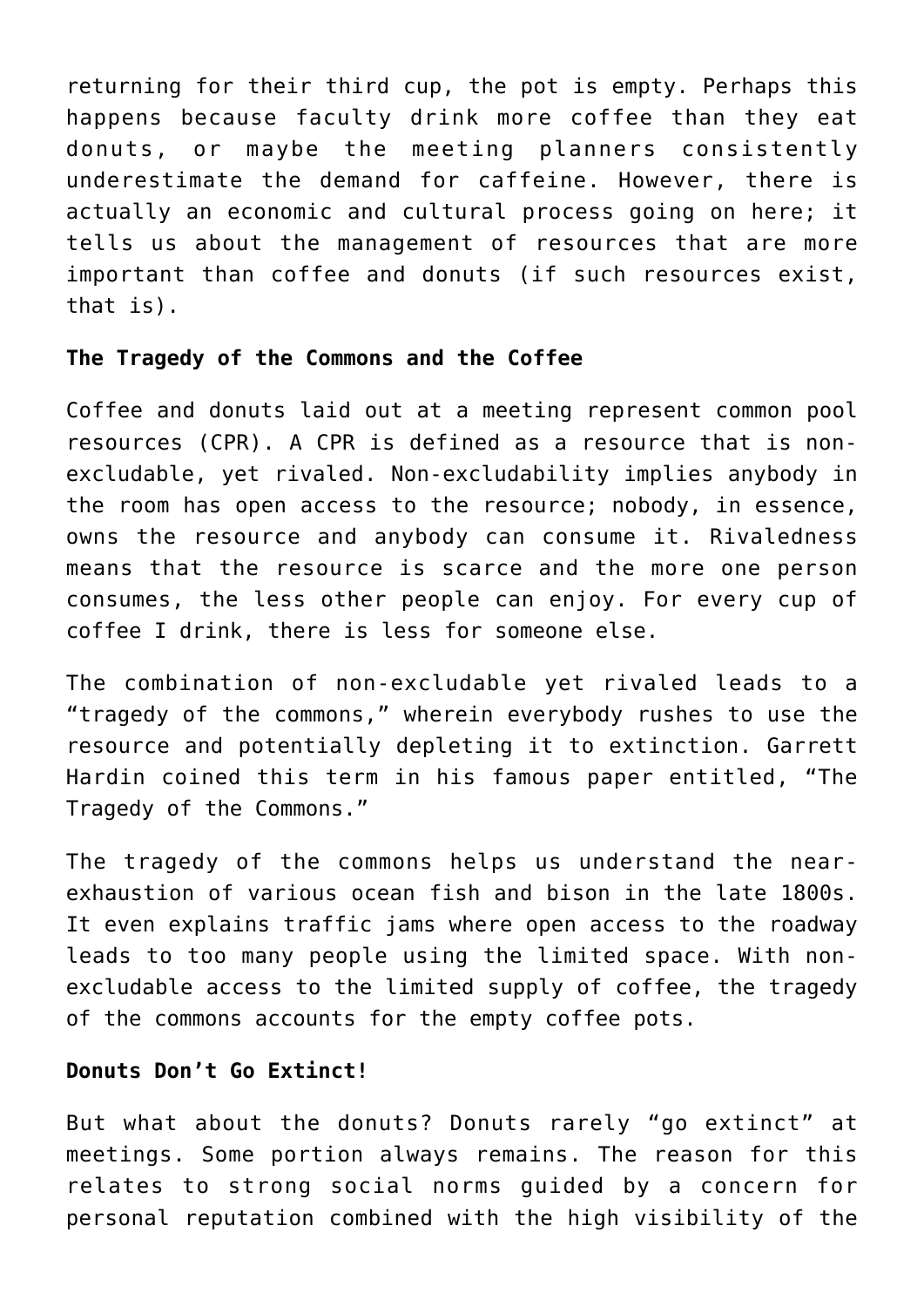good's use in a small community. The person who consumes the last bit of a scarce resource often becomes tagged as "stingy," someone who doesn't think of the interests of others. We still want the good, but we restrain ourselves from taking the last piece for fear of being labeled greedy, particularly when everybody in the room can see the culprit. This explains why the one remaining donut often gets cut in half multiple times and there is almost always a bit of it left.

The coffee, if you remember, is different. Contained in a metal pot, the resource is more difficult to monitor and determine who took the last drop. If the stream dries up whilst pouring one's second or third cup, it is easy to feign ignorance about knowing how much was left  $-$  though we may feel a tinge of guilt for taking the final ounce.

## **Social Norms Save the Donuts**

In terms of solving a tragedy of the commons, this example shows how social norms – particularly the desire to avoid appearing "stingy" — help to constrain us from using a resource to complete extinction. But these social norms only tend to work when one's use of the good is highly visible. Also when one's self-interest is checked by a desire to preserve the reputation of being thoughtful of others.

In smaller communities where individuals have repeated interaction, such reputational concerns matter a great deal. Moreover, if the use of the good is more opaque, all bets are off and self-interest drives us to get that last ounce of caffeine before anyone else. The final donut on an open tray during a meeting will get cut asymptotically until only a small morsel is left. But if donuts are left for faculty in an unsupervised kitchen, you can bet the treats would disappear quickly.

**Norms in Lieu of Property Rights**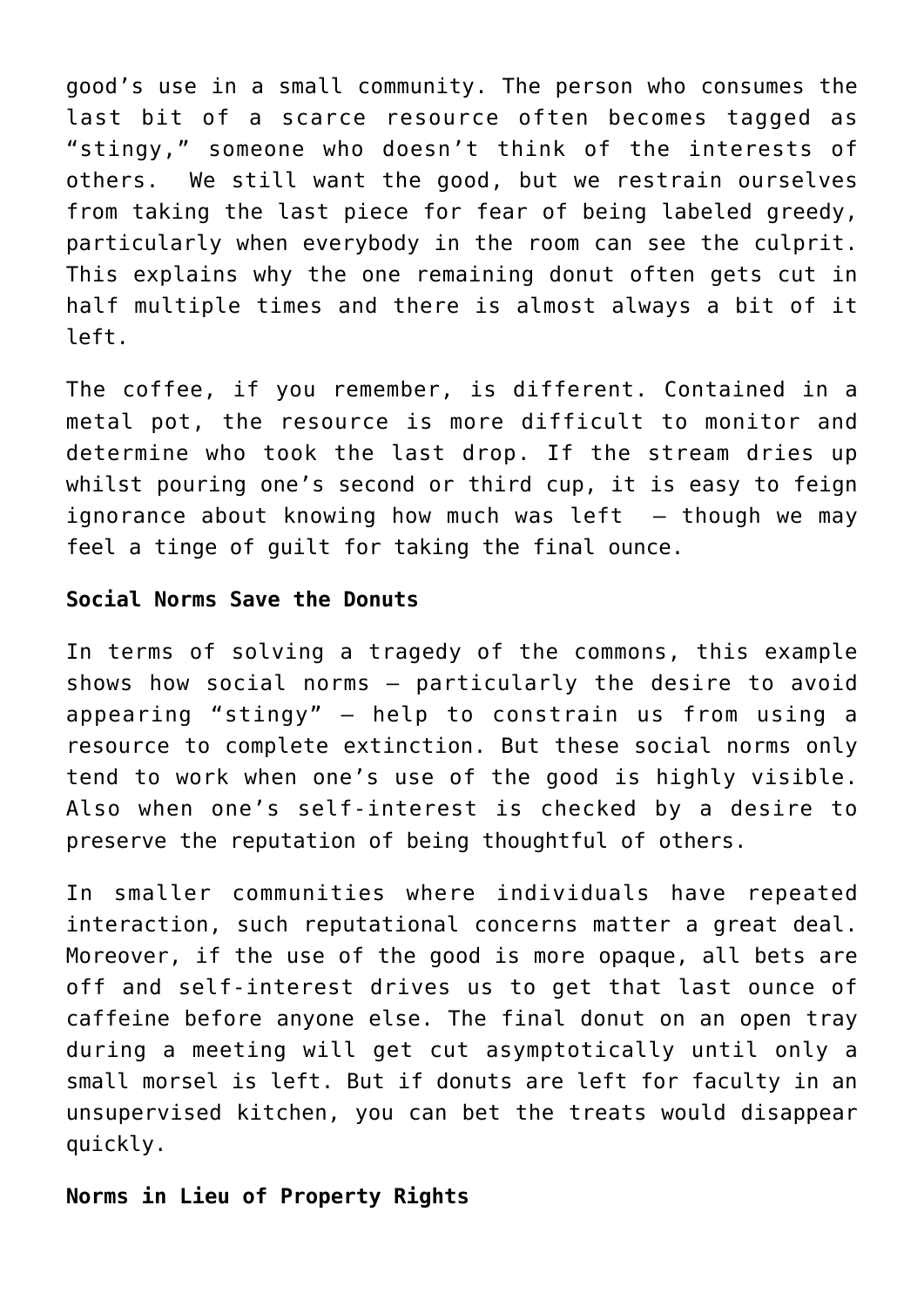Free-market economists assert that one way to solve a tragedy of the commons is to define individual property rights in the common pool resource, providing a greater incentive to preserve the good in the long run. But that isn't always possible, sometimes due to the nature of the good, or the lack of an agreed upon definition of who gets to own the property. For instance, how would one reasonably determine the number of donuts to pre-assign rights over for each faculty member? Especially if you do not know if anybody will be hungry? Some meetings suggest you bring your own food, but less faculty attend those because the incentive of "free" food is gone.

Lacking clearly-defined property rights, social norms grow more important in managing the use of common pool resources. However, those norms only tend to work in smaller, homogenous communities, where certain conditions apply: 1) the open use of the resource is fairly visible; 2) there is repeated interaction between individuals; 3) reputation among one's peers matters more; and 4) there is an expectation that shame will be imposed upon those violating the norm.

As societies grow larger and social interactions more infrequent and anonymous, such norms become less effective. This, in turn, leads either to calls for well-defined property rights or coercive regulation wherein use of the good is policed, and transgressions punished by a government. The latter often tends to be very costly for society, not only in terms of monitoring and enforcement costs, but also the deadweight loss people expend to "cheat" the regulation — or ask for privileged access despite the regulatory rules.

Political economists like to think about creative ways to assign property rights to scarce resources, or design public policy in ways that minimize the deadweight losses and rentseeking that arise when such rules are established. Reliance on social norms provides a third option, combining aspects of property rights and external regulation.